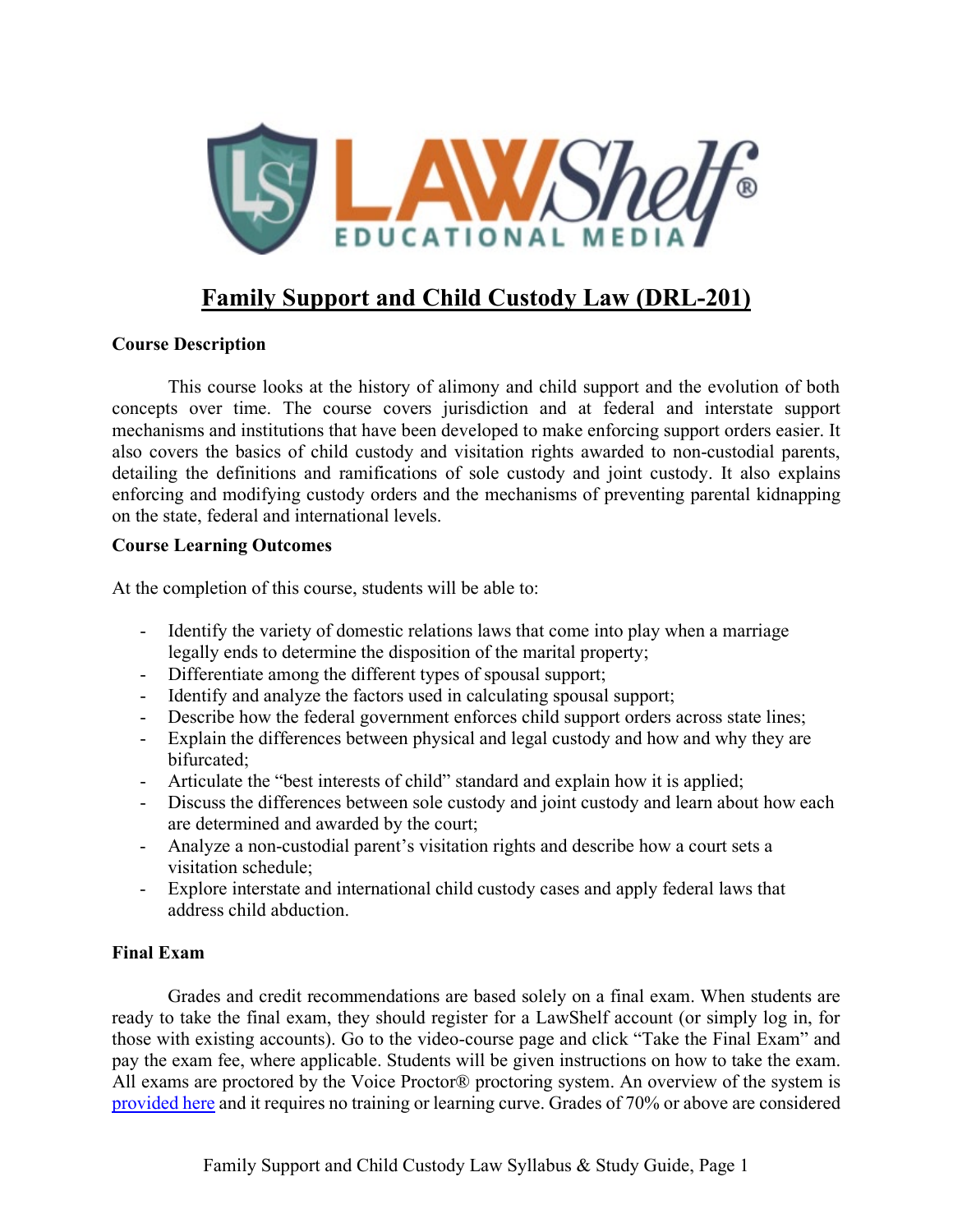passing grades and qualify for recommended transfer credit.

The final exam is based on the video course modules. Additional resources detailed in this syllabus are helpful for background and for building greater understanding of the course materials. Inquiries can be made through the LawShelf Contact form on our website by clicking the "email us" button that appears at the bottom of most LawShelf pages. Transcripts can be ordered via Parchment, as detailed on our website.

#### **Case Studies**

Many LawShelf video courses include case studies. These do not necessarily teach new material but are meant to demonstrate how the materials covered in the course are applied by various courts. Concepts covered in the case studies are covered on the final exam; so watching the case studies is necessary before taking the exam. However, it is unnecessary to memorize the facts and details of the cases covered in these case studies.

#### **Self-Quizzes**

Video-course modules and case studies feature self-quizzes that consist of practice questions on the materials covered in the videos. These questions are presented for the benefit of the student and are important to review before taking the final exam because they are similar in style and substance to the questions on the final exam. These quizzes are not graded or monitored and there is no record of how students answer these questions. Students may answer these questions as many times as they like and are encouraged to keep re-taking the quizzes until they have mastered all the questions.

# **Study Guide**

## **Introductory Videos**

These videos provide background to help students better understand the main parts of the course, which are the video-course modules below.

#### **Domestic Relations Law: Spousal Support and Alimony**

**[https://lawshelf.com/shortvideoscontentview/domestic-relations-law-spousal-support-and](https://lawshelf.com/shortvideoscontentview/domestic-relations-law-spousal-support-and-alimony/)[alimony/](https://lawshelf.com/shortvideoscontentview/domestic-relations-law-spousal-support-and-alimony/)**

**Child Support: Determination, Enforcement, Modification and Termination [https://lawshelf.com/shortvideoscontentview/child-support-determination-enforcement](https://lawshelf.com/shortvideoscontentview/child-support-determination-enforcement-modification-and-termination)[modification-and-termination](https://lawshelf.com/shortvideoscontentview/child-support-determination-enforcement-modification-and-termination)**

**Domestic Relations Law: Determining Child Custody [https://lawshelf.com/shortvideoscontentview/domestic-relations-law-determining-child](https://lawshelf.com/shortvideoscontentview/domestic-relations-law-determining-child-custody/)[custody/](https://lawshelf.com/shortvideoscontentview/domestic-relations-law-determining-child-custody/)**

**Termination of Parental Rights <https://lawshelf.com/shortvideoscontentview/family-law-termination-of-parental-rights>**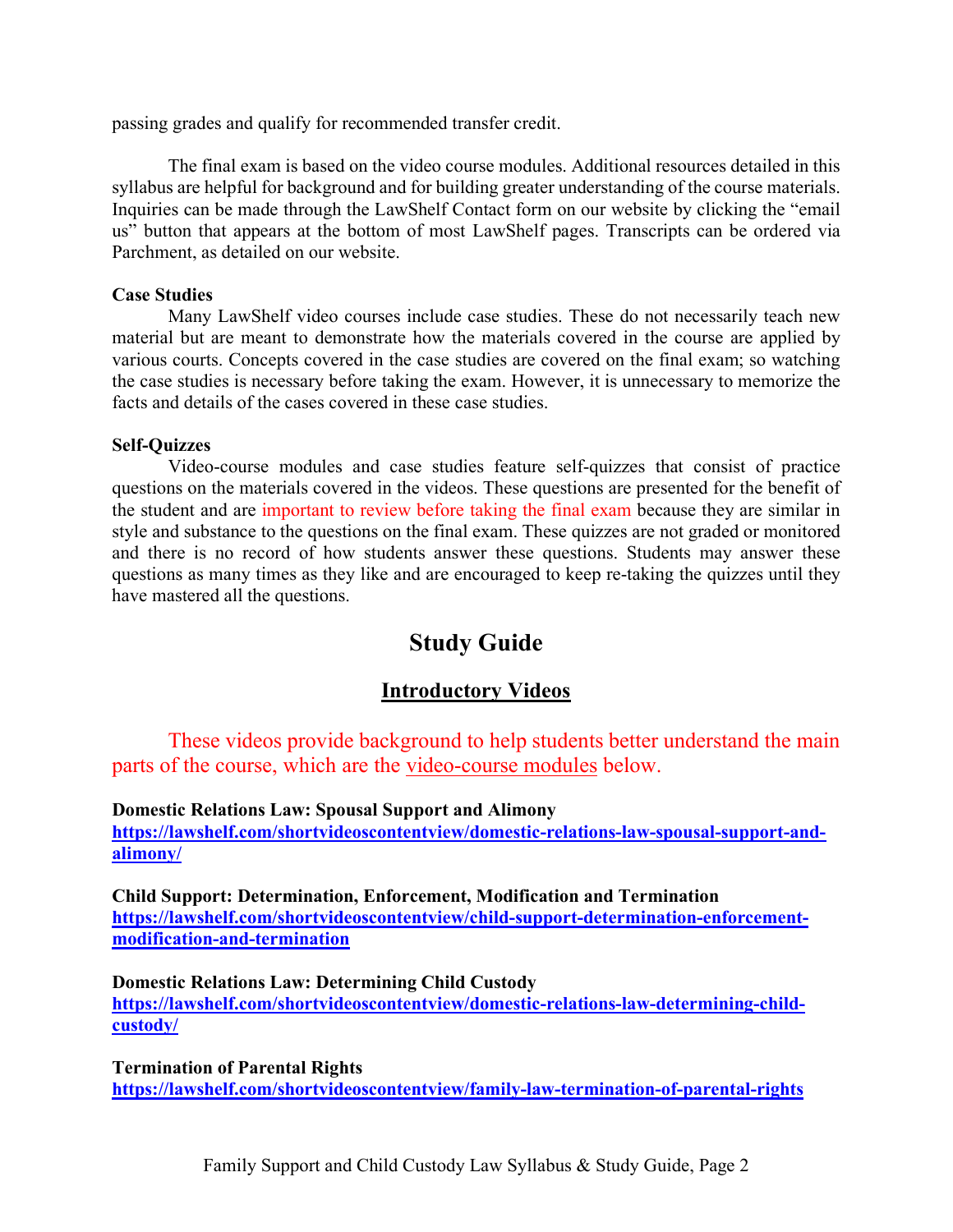# **Courseware Readings**

These courseware readings provide background to help students better understand the main parts of the course, which are the video-course modules below.

**Read the following sections of "Foundations of Law" courseware: <https://lawshelf.com/coursewareview>**

**Domestic Relations (with all subchapters)**

- **Introduction to Domestic Relations Law**
- **Contracts Related to Marriage**
- **Dissolution of the Marriage - Annulment and Divorce**
- **Dissolution of the Marriage - Financial Aspects**
- **Dissolution of the Marriage - Child Custody and Support**

# **Video Course Modules**

These videos constitute the main part of the course and are they sources of the questions on the final exam.

## **<https://lawshelf.com/videocoursescontentview/family-support-and-child-custody-law>**

- **Part 1, Module 1: Introduction to Alimony and Child Support**
- **Part 1, Module 2: Child Support**
- **Part 1, Module 3: Spousal Support**
- **Part 1, Module 4: The National View of Child and Spousal Support**
- **Part 1, Module 5: Conflicts and Penalties**
- **Part 1, Module 6: Determining Child Support and Spousal Support Amounts**
- **Part 2, Module 1: Defining Child Custody**
- **Part 2, Module 2: Sole Custody and Joint Custody**
- **Part 2, Module 3: Determining and Awarding Visitation Rights**